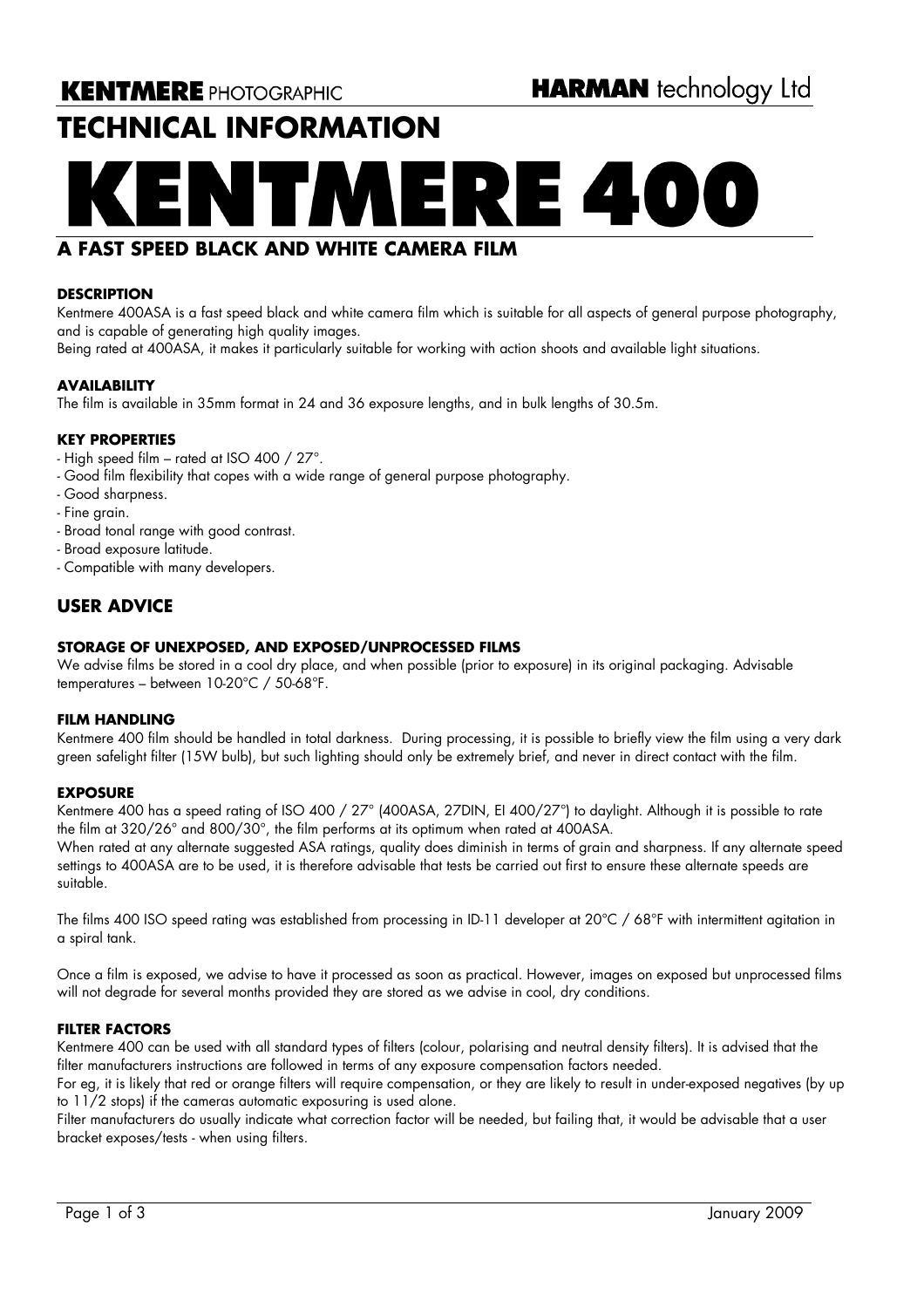# **KENTMERE 400**

### **PROCESSING / AGITATION**

Kentmere 400 is suitable for processing in most types of processing equipment – including spiral tanks, rotary processors, dishes/trays, deep tanks and automatic processors.

**Developers**. A wide range of developers are suitable to use. Developer choices and their guide process times / temperatures and dilutions are all shown in the table on page 3.

**Stop bath**. After development, although it is possible to simply rinse the film in water, we advise using a stop bath such as ILFORD ILFOSTOP (This contains an indicator dye in it).

ILFORD ILFOSTOP is suitable for both machine and manual processing applications.

When stop bath is used, it immediately stops development and reduces carry-over of excess developer into the fixer bath. This will help to maintain the activity and prolong the life of the fixer solution.

### When using ILFORD ILFOSTOP bath, we advise it be used as follows:- **Ilfostop at 1+19 dilution / temperature range of 18-24°C (64-75°F) - for 10 seconds.**

Note, this 10 second time is the minimum time required. If a longer time is used, it is not anticipated that it will lead to any processing problems provided the time increase is not excessive.

We advise processing a maximum of 15 x 35mm 36 exposure films in 1L unreplenished stopbath.

Fixers. We recommend using either ILFORD HYPAM or RAPID liquid fixers. ILFORD RAPID fixer must not be used with fix hardeners as it is not compatible with them, but ILFORD HYPAM fixer is compatible with fix hardeners.

Generally for most applications, modern camera films are sufficiently hardened at manufacture, so additional hardening from a fixer hardener is not usually needed or recommended for processing in spiral tanks, dishes/trays, deep tanks, rotary processors, dip and dunk (hanger) machines and short leader card processors, unless the processing temperature is above 30ºC (86ºF), or poor drying performance is being experienced.

But, to minimise the risk of physical damage, a fixer hardener may be needed when using roller transport processors. Use of a fix hardener requires recommended fix and wash times to be extended - so depending on film / processing conditions, hardened fix times need to be between 4-10 minutes followed by a wash time of 10-20 minutes in running water.

When using ILFORD fixers as non hardening fixers, we advise they be used as follows:- **ILFORD HYPAM or RAPID at 1+4 dilution / temperature range of 18-24°C (64-75°F) - for 2-5mins.** 

We advise processing a maximum of 24 x 35mm 36 exposure films in 1L unreplenished fixer.

**Washing**. If ILFORD HYPAM or ILFORD RAPID fixers have been used, we advise the films be washed in running water for 5 - 10 minutes at a temperature of within 5°C (9°F) of the process temperature.

When spiral tank processing, if possible it is advisable to drain the tank and replace it with fresh water several times (inverting with each filled tank) in the 5-10 minute wash time period. This ensures a fast, efficient wash which helps ensure negatives will be suitable for long term storage.

Final rinse. We advise using ILFORD ILFOTOL WETTING AGENT in the final seconds of washing as this helps to ensure the film will dry rapidly and evenly.

We suggest adding 5ml of wetting agent per litre of rinse water (equates to 1 part wetting agent - to 100 parts water). The amount needed may vary very slightly depending on the local water quality (hard/soft water), but care needs to be taken as both too little or too much wetting agent can lead to uneven drying. Remove excess rinse solution from the film before drying.

**Drying.** To help avoid and minimise the presence of drying marks, we advise using a clean squeegee or chamois cloth to wipe the film before hanging it to dry. We advise drying the film in a drying cabinet with temperatures of between 30-40°C / 86- 104°F, or at room temperature in a clean dust-free area.

### **STORAGE OF NEGATIVES**

We advise storing processed negatives in a cool, dry place in the dark, and in suitable sleeves. Advised temperatures of between 10-20°C / 50-68°F.

Suitable negative sleeves include those made of cellulose triacetate, paper (pH6.5-7.5), or inert polyester.

### **DEVELOPMENT TIMES**

The table on page 3 shows our advised 'guide' times for both manual and machine processing Kentmere 400 film. These times are deemed appropriate for generating negatives of average contrast, and enable good printing in most enlargers.

Since they are intended as a 'guide' only, they may require very slight adjustments to enable them to closer match what a user requires. All quoted 'guide' times are based on intermittent agitation in spiral and deep tanks. If continuous agitation is to be given, we

advise reducing these times by up to 15%. Also, for rotary processors (without a pre-rinse), it is likely that these times need to be reduced by up to 15%. Note, we do not advise pre-rinsing – as it can lead to uneven processing.